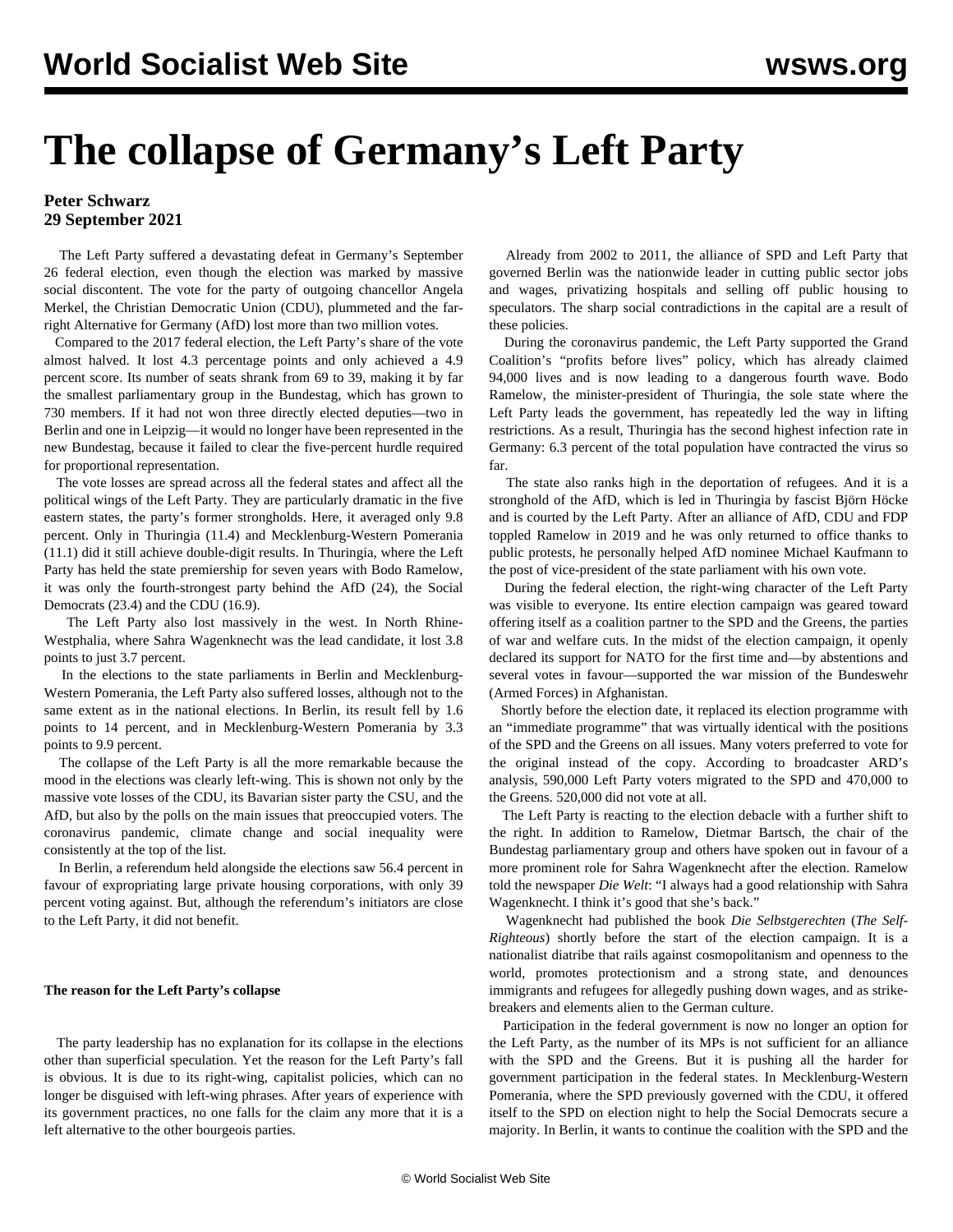Greens under the right-wing Social Democrat Franziska Giffey.

#### **The bankruptcy of the pseudo-left Marx21 and SAV**

 The Left Party's collapse delivers a damning verdict on pseudo-left organizations like Marx21, Socialist Alternative (SAV) and RIO, which for many years have fuelled the illusion that the Left Party could be transformed into a socialist party through pressure from within or without.

 In reality, the Left Party was a bourgeois party from the beginning. Its origins go back to the Socialist Unity Party (SED), the Stalinist party of state in the former East Germany, which in 1989 supported the reunification of Germany on a capitalist basis. Its perspective at the time was summed up by the last SED prime minister and long-time honorary chairman of its immediate successor, the PDS, Hans Modrow: "In my view, the path to unity was unavoidably necessary and had to be taken with determination," he wrote in his memoirs.

 The PDS held steadfastly to this determination to defend capitalism from then on. It soon became a factor of order again in the East German municipalities and states, suppressing opposition to the disastrous social consequences of capitalist restoration.

 In 2007, the PDS merged with the West German Electoral Alternative for Work and Social Justice (WASG) to form the Left Party. The WASG was a rallying point for union bureaucrats, SPD functionaries and pseudolefts who feared that the SPD and the unions would lose their control over the working class after the Schröder government's Agenda 2010 introduced massive attacks on welfare and workers' rights.

 The leaders of the new party were PDS founder Gregor Gysi and Oskar Lafontaine, who had 40 years of experience in the highest SPD positions and state offices. Among other things, he had been mayor of Saarbrücken, minister-president of Saarland, state and federal SPD chairman, SPD candidate for chancellor and federal finance minister under Schröder.

 While the old SED cadres in the Left Party made little effort to disguise their right-wing and conservative character, several pseudo-left tendencies made an effort to present it as a left-wing, socialist party.

 In the 1990s, Jakob Moneta, Winfried Wolf and other leading representatives of Ernest Mandel's Pabloite United Secretariat joined the PDS, where they quickly rose to the executive committee or became members of the Bundestag. With the founding of the Left Party they were followed by Marx21 and SAV, whose international roots go back to the "state capitalist" tendency founded by Tony Cliff and the Militant Tendency founded by Ted Grant. Previously they had both moved in the periphery of the SPD.

 These pseudo-lefts play a leading role in the party. Janine Wissler, who was a member of Marx21 and its predecessor organisations for 20 years, is co-chair of the Left Party and led it in the election campaign together with Dietmar Bartsch as the top candidate. She has defended the party's orientation towards government participation and its approval of NATO in numerous talk-show appearances, election campaign speeches and interviews.

 The pseudo-lefts have not moved the Left Party to the left, as they promised, they have gone to the right with it. The reason for this is the class character of these tendencies. They do not represent the interests of the working class, but the affluent middle class—academics, trade union and party officials, etc.—who defend the existing social order in order to preserve their privileges.

 What attracted them to the Left Party was not its hollow social phrases, but its defence of the bourgeois order and the tens of millions that flow into party coffers each year through parliamentary salaries, campaign expense reimbursements and grants by the Rosa Luxemburg Foundation.

 The pseudo-left's turn to the right is an international phenomenon. In Greece, Syriza was elected as the governing party in 2015 on a wave of opposition to EU austerity dictates and then implemented a brutal austerity programme. In Spain, Podemos, as a part of the government, supports ruthless sanctions policies, the criminalization of Catalan separatists, and brutal social attacks. In the US, the Democratic Socialists of America (DSA) operate as a left-wing fig leaf for the Biden administration.

 It is therefore consistent that the pseudo-lefts continue to cling to the lie that the Left Party can be transformed into a socialist party. Marx21 has published a long statement "The Left Party: What to do after the election debacle," which blames "left-blinking Social Democrats and Greens," the "reformer camp" of the Left Party, Sahra Wagenknecht and many others for the election defeat and calls for a "new start" for the Left in the opposition.

 The votes for the SPD and the Greens were "linked to the hope for progressive social and ecological policies," Marx21 claims. "If they don't deliver, it will soon become clear that there is still an urgent need for a strong left." An urgent need to suppress opposition to the government, it should correctly read. Janine Wissler, the very own product of Marx21, is not mentioned in the statement once. You can't cover your own tracks in a more cowardly fashion than that.

#### **The perspective of the Sozialistische Gleichheitspartei**

 The SGP, unlike the pseudo-left, has always insisted that a socialist movement can only be built in irreconcilable political struggle against the Left Party and the entire social democratic and trade union milieu to which it belongs.

 As early as March 2, 1990, when a party congress of the PDS—then still in the GDR—adopted a social democratic programme that rejected class struggle and supported capitalist ownership, we wrote in *Neue Arbeiterpresse*: "The working class must break with Stalinism in its new form just as decisively as with the Stalinism of [former SED-leaders] Honecker and Krenz. The PDS does not represent their interests, but those of a privileged layer of bureaucrats who now want to make a career in capitalism."

 Since then, we have published hundreds of articles and statements explaining why the struggle for socialism is only possible against Die Linke and requires a break with it. Its fall is therefore to be welcomed. It is the consequence of a sharp class polarisation. Millions of Corona deaths, an unprecedented gap between rich and poor, and the return to militarism, rearmament and war are putting fierce class struggles on the agenda around the world.

 The ruling classes are responding by closing ranks, moving further to the right, arming the state apparatus and strengthening fascist forces. This is also true of the Left Party.

 The working class is moving in the opposite direction. Signs of resistance are multiplying around the world—strikes against low wages, intolerable working conditions and lay-offs, protests against herd immunity policies in the pandemic, demonstrations against high rents and global warming.

 These struggles require a fundamental political reorientation. The working class must organize independently, unite internationally and fight for a socialist programme—for the establishment of workers' governments, the expropriation of the big corporations and banks, and the reorganization of production under democratic control.

 The Sozialistische Gleichheitspartei (Socialist Equality Party) and the International Committee of the Fourth International are fighting for this